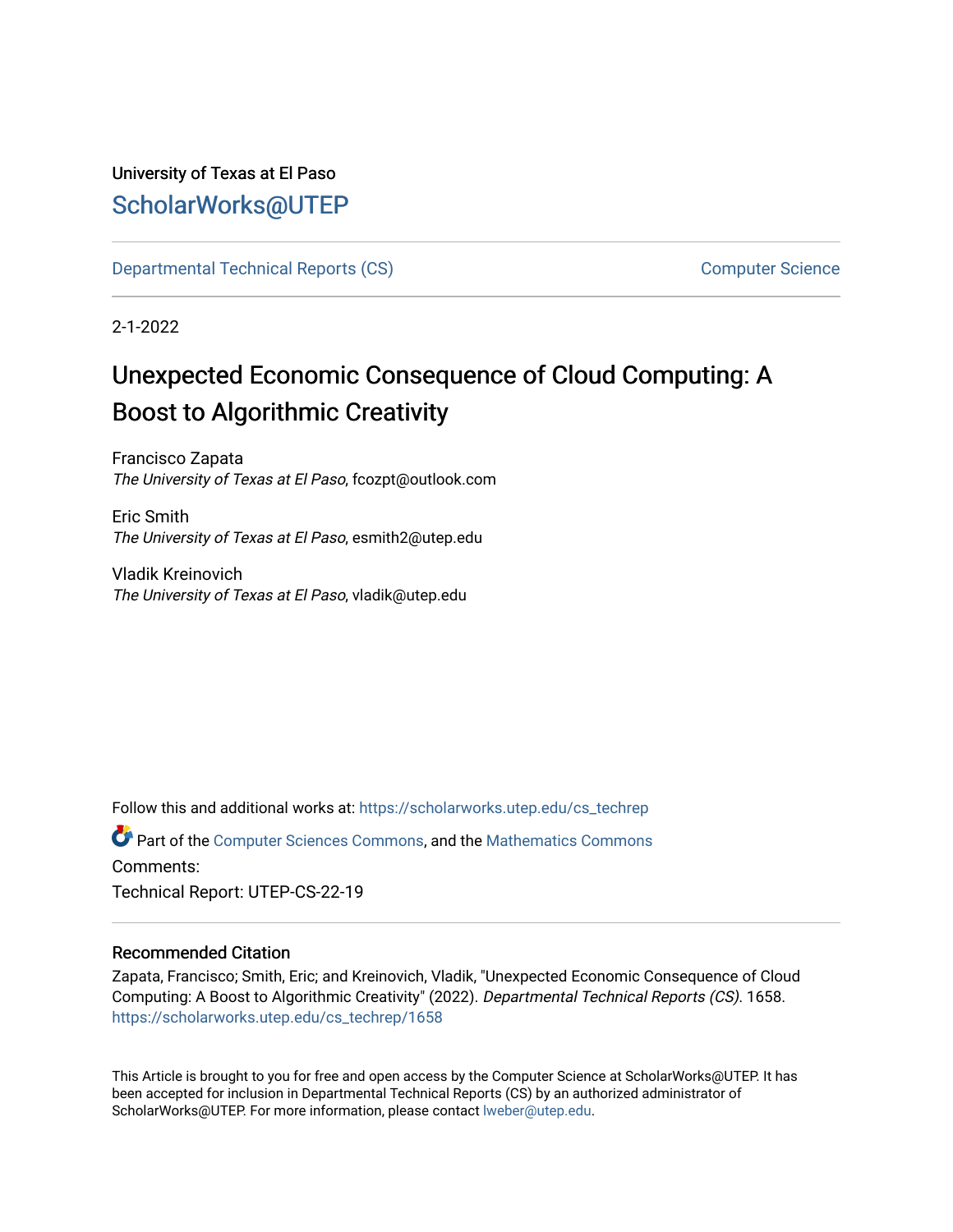# **Unexpected Economic Consequence of Cloud Computing: A Boost to Algorithmic Creativity**

Francisco Zapata, Eric Smith, and Vladik Kreinovich

**Abstract** While theoreticians have been designing more and more efficient algorithms, in the past, practitioners were not very interested in this activity: if a company already owns computers that provide computations in required time, there is nothing to gain by using faster algorithms. We show the situation has drastically changed with the transition to cloud computing: many companies have not yet realized this, but with the transition to cloud computing, any algorithmic speed up leads to immediate financial gain. This also has serious consequences for the whole computing profession: there is a need for professionals better trained in subtle aspects of algorithmics.

#### **1 Algorithms can be made more efficient**

It is well known than many algorithms that we traditionally use are not the most efficient ones. This was a big revelation in the 20th century, when it turned out that not only the traditional algorithms for such exotic things as Fourier transform were not the most efficient ones, but also traditional algorithms for multiplying matrices – and even for multiplying numbers – are far from efficient; see, e.g., [2].

## **2 Theoreticians win prizes, but practitioners are not impressed**

Researchers still actively work on designing new more and more efficient algorithms. These new algorithms win research prizes and academic acclaim, but in most cases, these developments do not attract much interest from the practitioners. As a result,

Francisco Zapata, Eric Smith, and Vladik Kreinovich

University of Texas at El Paso, El Paso, Texas 79968, USA

e-mail: fcozpt@outlook.com, esmith2@utep.edu, vladik@utep.edu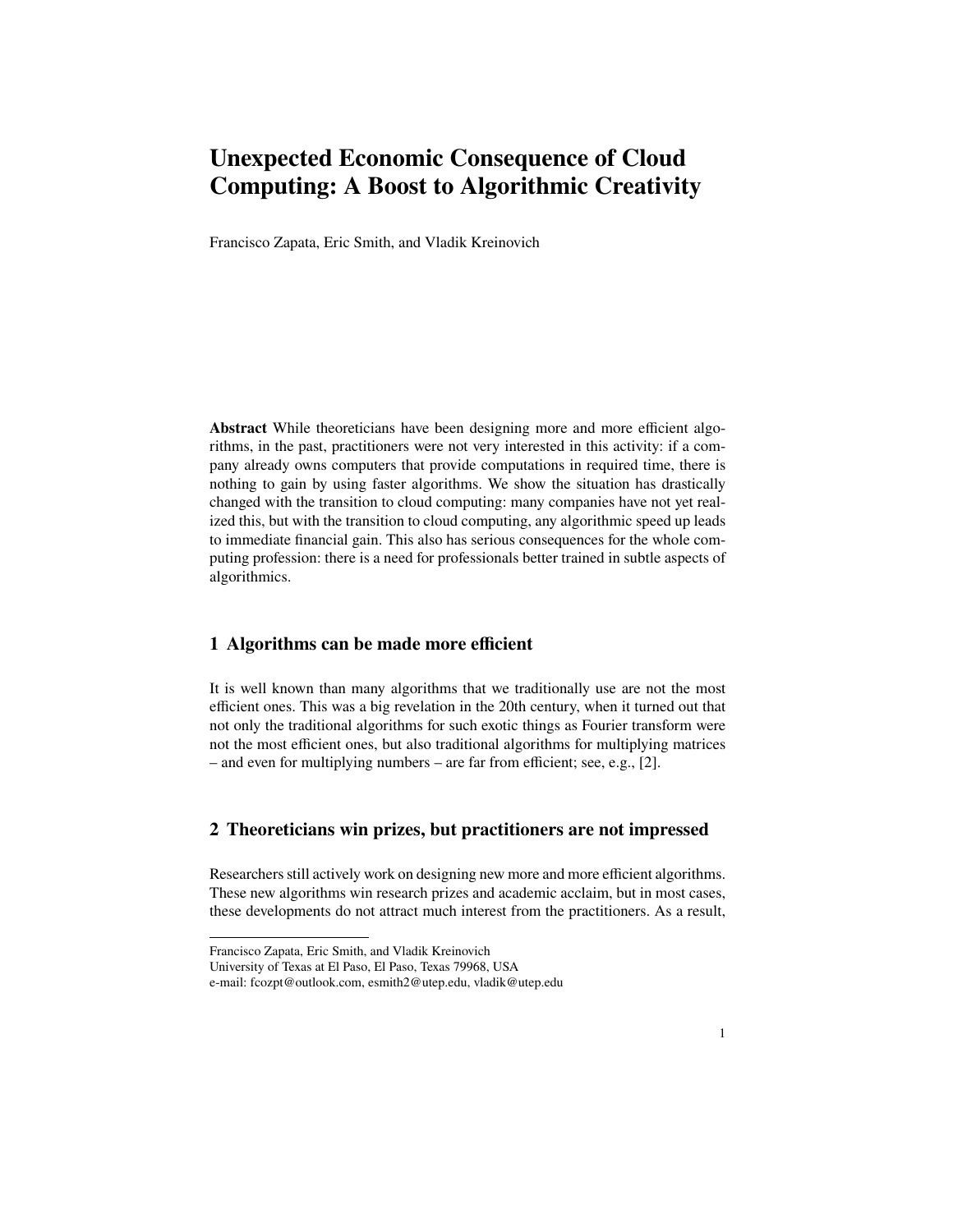while there is a lot of effort for speeding general algorithms – efforts supported by national funding agencies – there is very little effort in speeding specialized algorithms intended for geo-, bio-, engineering, and other applications.

#### **3 Why, in the past, practitioners were not interested**

In the recent past, this lack of interest was mostly caused by the fact that we were still operating under Moore's Law, according to which computer speed doubled every two years or so. So why invest in speeding up the algorithm by 20% if in two years, we will get a 100% increase for free?

#### **4 Practitioners are still not very interested**

Nowadays, Moore's Law is over, but practitioners are still not very interested. The main reason for this is that – with the exception of a few time-critical situations when computation time is important – what would a company gain by having a faster algorithm? This company most probably already has computer hardware allowing it to perform all the computations it needs within the required time – so there will be no financial gain if these computations are performed faster.

#### **5 But what happens with the transition to cloud computing?**

The above arguments work well when the company owns its computers, However, largely, a large portion of computations is done in the cloud  $-$  i.e., on computers owned by a cloud service (to which the company pays for these computations); see, e.g., [1].

What we plan to show is that this drastically changes the situation: many companies may not have realized that, but now it has become financially beneficial to support algorithmic creativity.

#### **6 How a company pays for cloud computing a reminder**

With cloud computing, a company only pays for the actual computations. This fact is the main reason why cloud computing is economically beneficial for companies. For example, a chain of stores does not need to buy additional computers to cover spikes in purchase processing needs during the Christmas season – additional computers that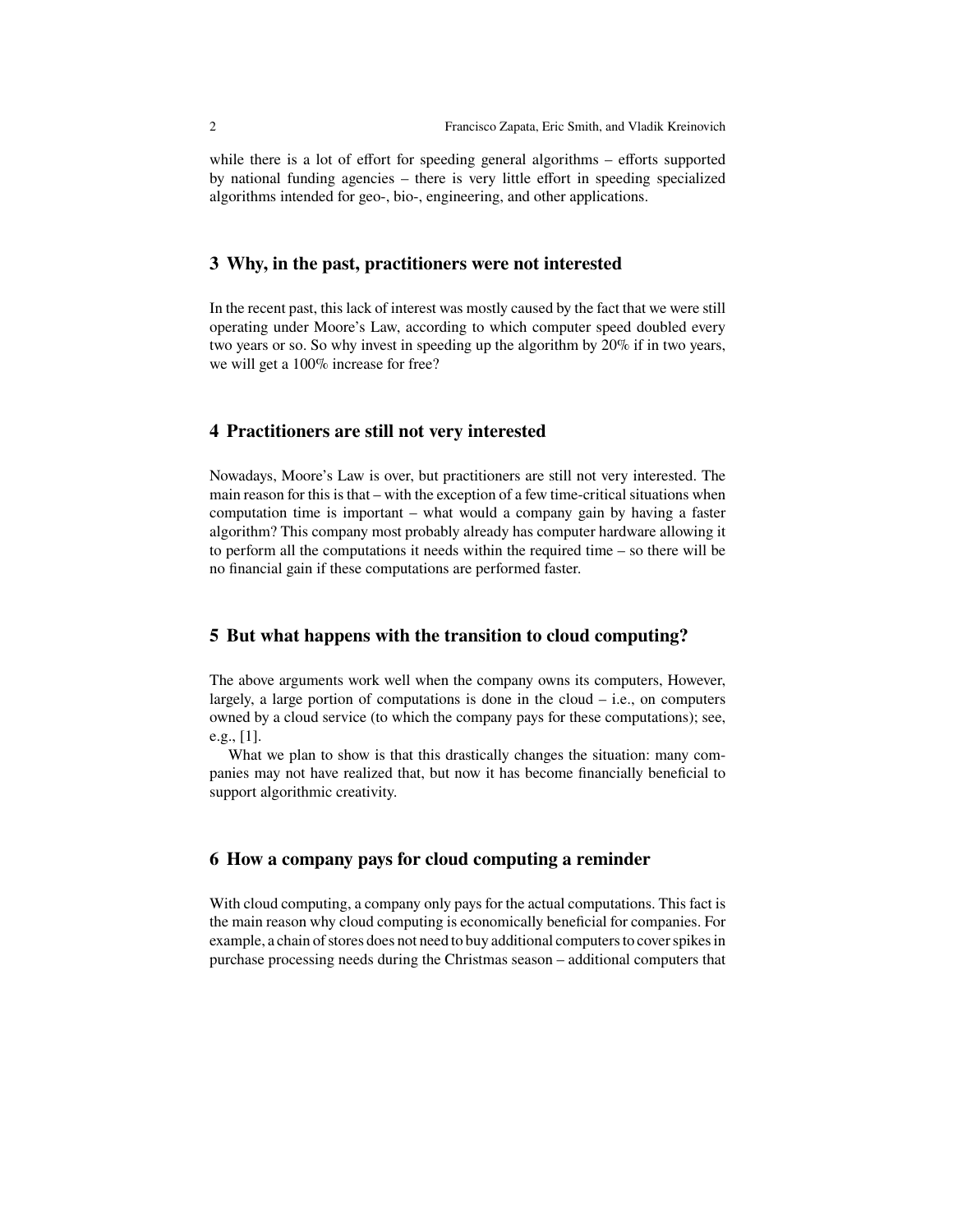will be mostly idle at other times. Instead, it can only pay for additional computations during this season – and do not spend any money at other times.

#### **7 This leads to a boost in algorithmic creativity**

Now that the company payment is directly proportional to computation time, any decrease in computation time leads to immediate financial savings. For example, if a company spends 3 million dollars a year on cloud computing services, and its computer specialists manage to make its algorithms 20% faster, the company immediately saves 600 000 dollars – not an insignificant amount.

With this in mind, it has become financially beneficial to try to speed up existing algorithms – i.e., to boost algorithmic creativity. Many companies haven not yet recognized this – and this paper is one of the ways to convince them – but the financial logic is clear: the more algorithmic creativity, the larger the company's profit.

#### **8 How this will affect education of computing professionals**

As of now, most companies are not interested in computational efficiency, so they hire people who can code – without requiring that these folks are familiar with all the techniques used in making algorithms faster. The resulting demand leads to the emphasis on basic skills when teaching computing professionals.

As more and more companies will realize that algorithmic creativity is profitable, there will be a larger need for professionals who are more skilled in algorithmics – and the resulting demand will definitely change the way computer professional are educated.

This phenomenon will also boost the corresponding theory – and modify it since companies will be interested in actual computation time, the corresponding problems will switch from optimizing approximate characteristics like number of elementary computational steps to more sophisticated characteristic that will provide a better approximation to the actual computation time.

#### **Acknowledgments**

This work was supported in part by the National Science Foundation grants 1623190 (A Model of Change for Preparing a New Generation for Professional Practice in Computer Science), and HRD-1834620 and HRD-2034030 (CAHSI Includes), and by the AT&T Fellowship in Information Technology.